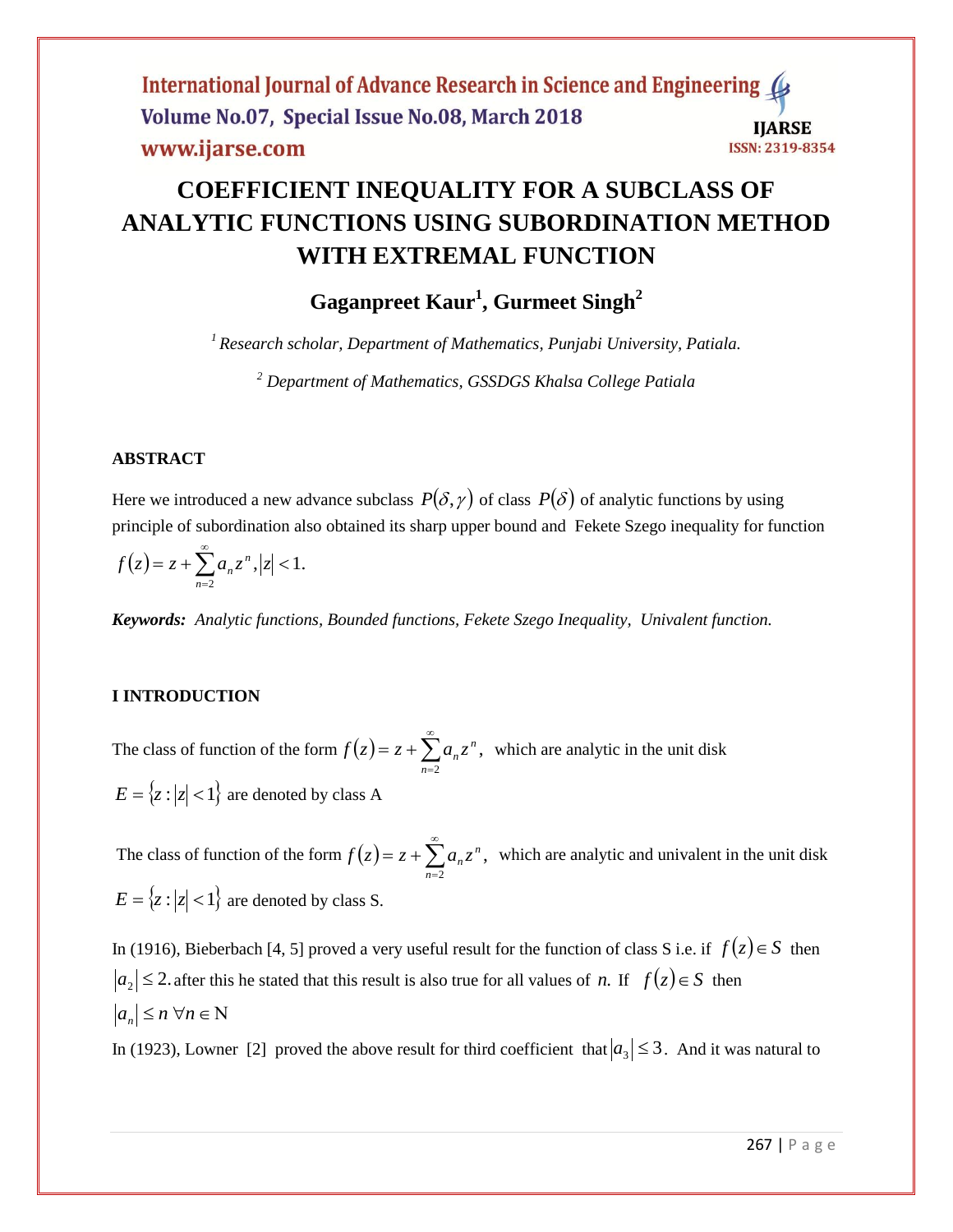#### International Journal of Advance Research in Science and Engineering Volume No.07, Special Issue No.08, March 2018 **IJARSE** www.ijarse.com ISSN: 2319-8354

find out some relation between  $a_3$  and  $a_2^2$  for the class S this famous relation was obtained by Fekete and Szego [6] with the help of Lowner's method.

Let 
$$
f(z) \in S
$$
, then  $|a_3 - \mu a_2^2| \le \begin{cases} 3 - 4\mu & \text{if } \mu \le 0 \\ 1 + \exp\left(\frac{-2\mu}{1 - \mu}\right) & \text{if } 0 \le \mu \le 1 \\ 4\mu - 3 & \text{if } \mu \ge 1 \end{cases}$ 

This inequality is very much helpful in obtaining estimates of higher coefficients for some subclasses of S (See Chhichra [1], Babalola [3]).

Now we define some subclasses of S

A function  $f(z) \in A$  $f(z) \in A$  is convex function if it is univalent in E and  $f(E)$  is a convex domain. We denote the class of convex functions by K.

For a function  $f(z) \in A$  if there exists a function

$$
g(z) = \sum_{k=1}^{\infty} b_k z^k, \text{Re}(b_1) > 0
$$

which is univalent and starlike in E such that

$$
\operatorname{Re}\!\left(\frac{zf'(z)}{g(z)}\right) > 0, z \in E
$$

This class of close to convex function was introduced by Kaplan in 1952 and

we denote the class of close to convex functions by C.

**Analytic bounded functions:** Class of analytic bounded function is of the form

$$
w(z) = \sum_{n=1}^{\infty} c_n z^n, w(0) = 0, |w(z)| \le 1.
$$

It is known that  $|c_1| \le 1, |c_2| \le 1 - |c_1|^2$ .

Here we have a class as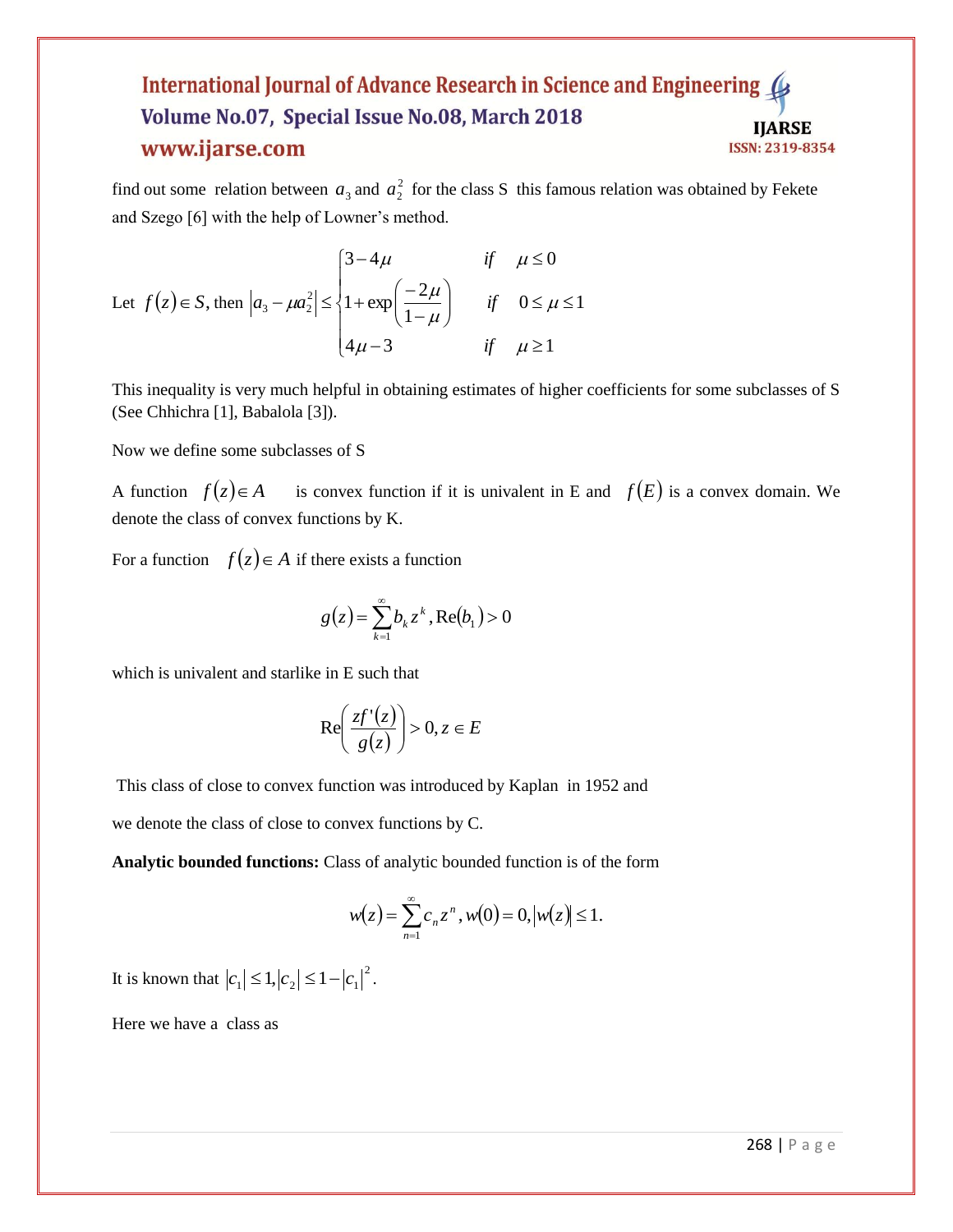### International Journal of Advance Research in Science and Engineering 4 Volume No.07, Special Issue No.08, March 2018 **IJARSE** www.ijarse.com **ISSN: 2319-8354**

$$
S^*(f(f(z))) = \left\{ f(z) \in A; \frac{zf'(f(z))f'(z)}{f(f(z))} \prec \frac{1+z}{1-z}, z \in E \right\} \text{ and the important subclasses of this}
$$

function are

$$
(f(f(z))) = \{f(z) \in A; \frac{\sqrt{f(z)}}{f(f(z))} \times \frac{1-\zeta}{1-z}, z \in E\} \text{ and the important subclasses of this\nection are\n
$$
\int_{S}^{x} (f(f(z)), \delta) = \left\{f(z) \in A; \frac{zf'(f(z))f'(z)}{f(f(z))} \times \left(\frac{1+z}{1-z}\right)^{\delta}, z \in E\right\}
$$
\n
$$
\int_{S}^{x} (f(f(z)), \delta) = \left\{f(z) \in A; \frac{zf'(f(z))f'(z)}{f(f(z))} \times \left(\frac{1+Az}{1+bz}\right)^{\delta}, z \in E\right\}
$$
\n
$$
\int_{S}^{x} (f(f(z)), \delta, A, B) = \left\{f(z) \in A; \frac{zf'(f(z))f'(z)}{f(f(z))} \times \left(\frac{1+Az}{1+bz}\right)^{\delta}, z \in E\right\} \text{ Here the symbol } \times \delta \text{ and for subordination.}
$$
\n
$$
\int_{S}^{x} (f(f(z))) \delta A = \int_{S}^{x} (f(f(z))) \delta A = \int_{S}^{x} (f(f(z))) \delta A = \int_{S}^{x} (f(f(z))) \delta A = \int_{S}^{x} (f(f(z))) \delta A = \int_{S}^{x} (f(f(z))) \delta A = \int_{S}^{x} (f(f(z))) \delta A = \int_{S}^{x} (f(f(z))) \delta A = \int_{S}^{x} (f(f(z))) \delta A = \int_{S}^{x} (f(f(z))) \delta A = \int_{S}^{x} (f(f(z))) \delta A = \int_{S}^{x} (f(f(z))) \delta A = \int_{S}^{x} (f(f(z))) \delta A = \int_{S}^{x} (f(f(z))) \delta A = \int_{S}^{x} (f(f(z))) \delta A = \int_{S}^{x} (f(f(z))) \delta A = \int_{S}^{x} (f(f(z))) \delta A = \int_{S}^{x} (f(f(z))) \delta A = \int_{S}^{x} (f(f(z))) \delta A = \int_{S}^{x} (f(f(z))) \delta A = \int_{S}^{x} (f(f(z))) \delta A = \int_{S}^{x} (f(f(z))) \delta A = \int_{S}^{x} (f(f(z))) \delta A = \int_{S}^{x} (f(f(z))) \delta A = \int_{S}^{x} (f(f(z)))
$$
$$

stands for subordination.

## **II MAIN RESULTS**

**Theorem 1** : Let  $f(z) \in S^*(f(f(z)))$ , then

$$
\left| a_3 - \mu a_2^2 \right| \le \begin{cases} \frac{1}{2} - \mu \text{ ; if } \mu \le 0; \\ \frac{1}{2} \text{ ; if } 0 \le \mu \le 1; \\ \mu - \frac{1}{2} \text{ ; if } \mu \ge 1 \end{cases}
$$

**Proof:** By definition of  $f(z) \in S^*(f(f(z)))$ , we have  $\frac{zf'(f(z))f'(z)}{z'(z)(z)}$  $(f(z))$  $(z)$ *wz w z f f z zf f z f z*  $\overline{a}$  $\ddot{}$ 1  $\frac{f'(f(z))f'(z)}{f'(z)} \prec \frac{1}{z}$ 

While expanding the above series , we get  $+4a_2z+6a_3+6a_2^2)z^2+\ldots = (1+(2a_2+2c_1)z+(4a_2c_1+2c_1^2+2c_2+2a_3+2a_2^2)z^2+\ldots)$  $_2$  +  $2u_3$  +  $2u_2$ 2 2  $\tau$  2  $\tau$  1  $\mu$   $\tau$   $($   $+\mu$  2  $\tau$   $\tau$  2  $\tau$  1  $1 + 4a_2z + 6a_3^2z^2 + \ldots = (1 + (2a_2 + 2c_1)z + (4a_2c_1 + 2c_1^2 + 2c_2 + 2a_3 + 2a_2^2)z$ 

Comparing coefficients

$$
a_2 = c_1
$$
 and  

$$
a_3 = \frac{c_2 + c_1^2}{2}
$$

By using above values, we obtain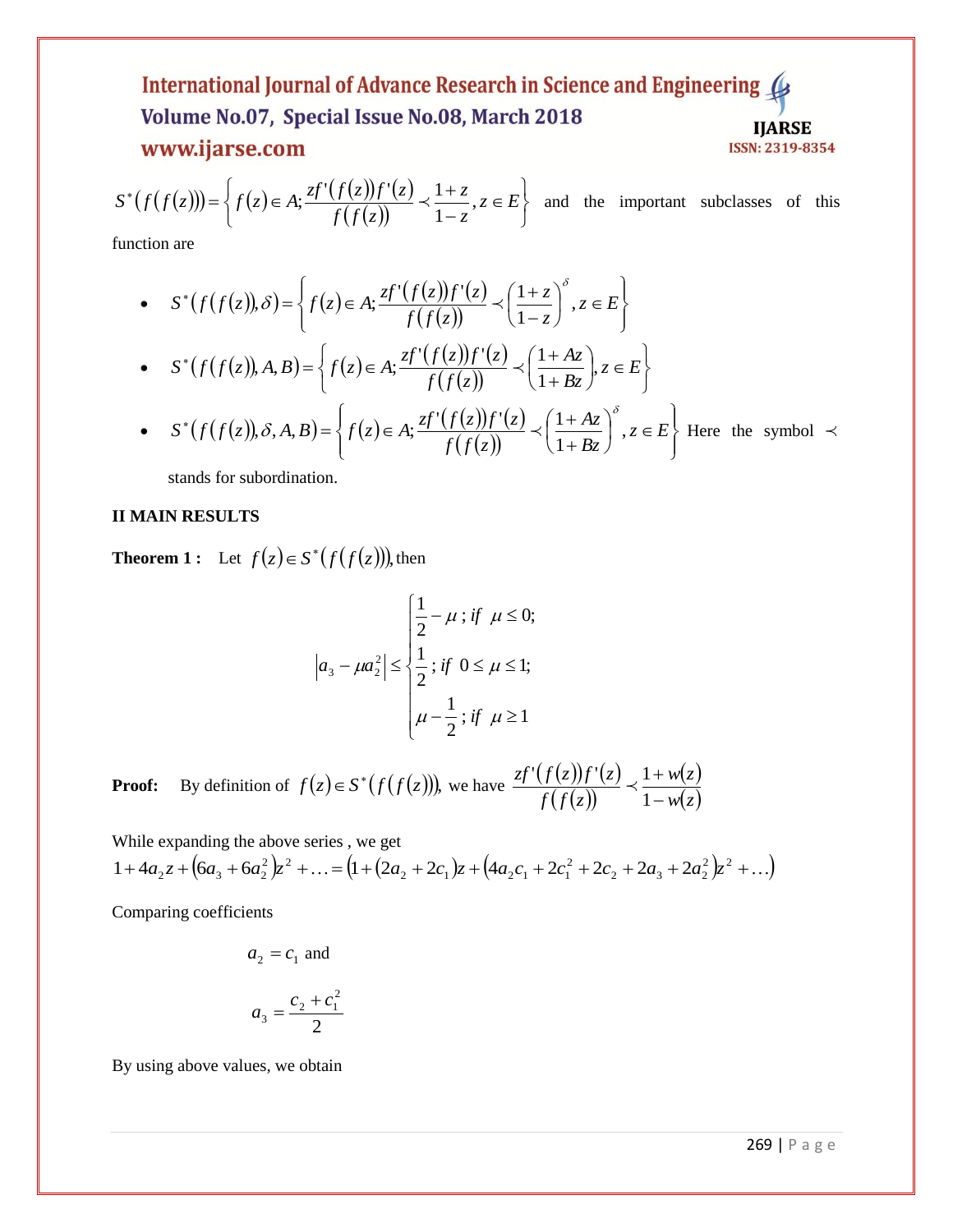## International Journal of Advance Research in Science and Engineering Volume No.07, Special Issue No.08, March 2018 **IJARSE** www.ijarse.com ISSN: 2319-8354

$$
\left| a_3 - \mu a_2^2 \right| \le \frac{1}{2} |c_2| + \left| \frac{1}{2} - \mu \right| |c_1|^2
$$

by using def. of bounded analytic function we redefine the above equation as

$$
|a_3 - \mu a_2^2| \leq \frac{1}{2} + \left| \frac{1}{2} - \mu \right| - \frac{1}{2} \left| c_1 \right|^2 \qquad \dots^*
$$

**CASE 1:** when 2  $\mu \leq \frac{1}{2}$  equation \* can be rewritten as

$$
|a_3 - \mu a_2^2| \leq \frac{1}{2} - \mu |c_1|^2 \qquad \dots * *
$$

**SUBCASE 1(a):** when  $\mu \le 0$  the equation \*\* redefined as

$$
|a_3 - \mu a_2^2| \leq \frac{1}{2} - \mu \qquad \qquad \dots (A)
$$

**SUBCASE 1(b):** when  $\mu \ge 0$  the equation \*\* redefined as

$$
\left|a_3 - \mu a_2^2\right| \leq \frac{1}{2} \qquad \qquad \dots (B)
$$

**CASE 2:** when 2  $\mu \geq \frac{1}{2}$  equation \* can be rewritten as

$$
|a_3 - \mu a_2^2| \leq \frac{1}{2} + (\mu - 1)|c_1|^2 \qquad \dots \ast \ast \ast
$$

**SUBCASE 2(a):** when  $\mu \leq 1$  the equation \*\*\* redefined as

$$
|a_3 - \mu a_2^2| \le \frac{1}{2}
$$
 ... (C)

**SUBCASE 2(b):** when  $\mu \ge 1$  the equation \*\*\* redefined as

$$
|a_3 - \mu a_2^2| \le \mu - \frac{1}{2} \quad \dots (D)
$$

By combining the above (A,B,C,D) inequalities we get our result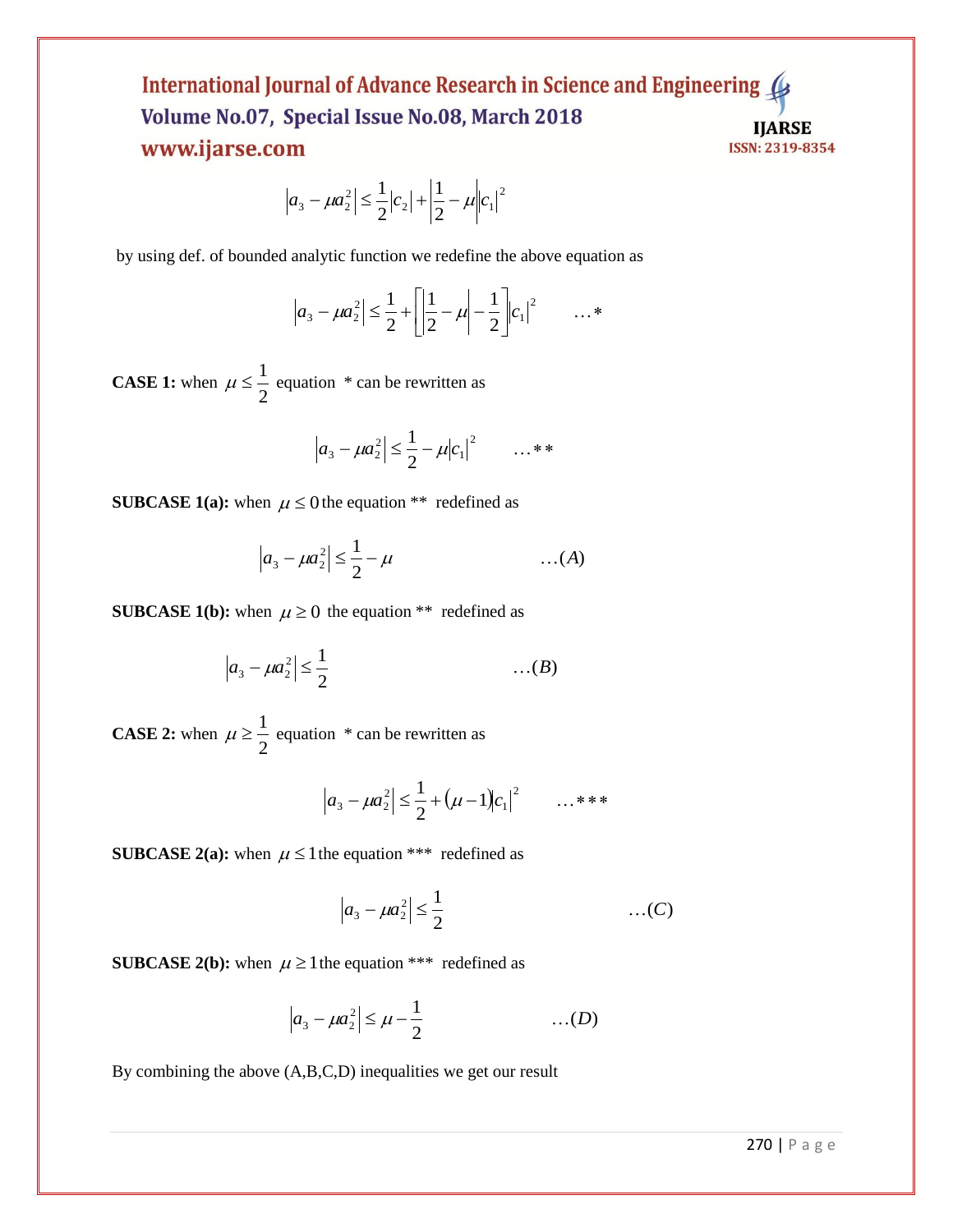International Journal of Advance Research in Science and Engineering ( Volume No.07, Special Issue No.08, March 2018 **IJARSE** www.ijarse.com ISSN: 2319-8354

$$
|a_3 - \mu a_2^2| \le \begin{cases} \frac{1}{2} - \mu \text{ ; if } \mu \le 0; \\ \frac{1}{2} \text{ ; if } 0 \le \mu \le 1; \\ \mu - \frac{1}{2} \text{ ; if } \mu \ge 1 \end{cases}
$$

Thus the theorem is proved.

The extremal function for the  $1<sup>st</sup>$  and  $3<sup>rd</sup>$  inequality is 1 2 2  $1-z+\frac{1}{z}$  $\overline{a}$  $\overline{\phantom{a}}$ J  $\left(1-z+\frac{1}{2}z^2\right)$  $\setminus$  $z\left(1-z+\frac{1}{z}\right)$ 

The extremal function for  $2<sup>nd</sup>$  inequality is  $(1-2z)^{\frac{1}{4}}$ *z*  $\overline{a}$ 

**Theorem 2 :** Let  $f(z) \in S^*(f(f(z)), A, B)$  then

$$
\left| a_3 - \mu a_2^2 \right| \le \begin{cases} \frac{B(B-A)}{4} - \mu \frac{(A-B)^2}{4} ; & \text{if } \mu \le \frac{1+B}{B-A}; \\ \frac{A-B}{4} ; & \text{if } \frac{1+B}{B-A} \le \mu \le \frac{1-B}{A-B}; \\ \frac{B(A-B)}{4} \mu \frac{(A-B)^2}{4} ; & \text{if } \mu \ge \frac{1-B}{A-B} \end{cases}
$$

**Proof:** By definition we have  $\mathcal{I}'(f(z))f'(z)$  $(f(z))$  $(z)$ *Bwz Aw z f f z zf f z f z*  $\ddot{}$  $'(f(z))f'(z)$  1+ 1  $\prec \frac{1}{1}$ 

By expanding the series

$$
1 + 4a_2 z + (6a_3 + 6a_2^2)z^2 + \cdots
$$
  
= 1 + ((A - B)c\_1 + 2a\_2)z + (2a\_3 + 2a\_2^2) + (A - B)c\_2 + (B^2 - AB)c\_1^2 + 2a\_2(A - B)c\_1

Comparing coefficients of ()

$$
a_2 = \frac{(A-B)c_1}{2}
$$
  

$$
a_3 = \frac{(A-B)c_2 + (B^2 - AB)c_1^2}{4}
$$

By using above values, we get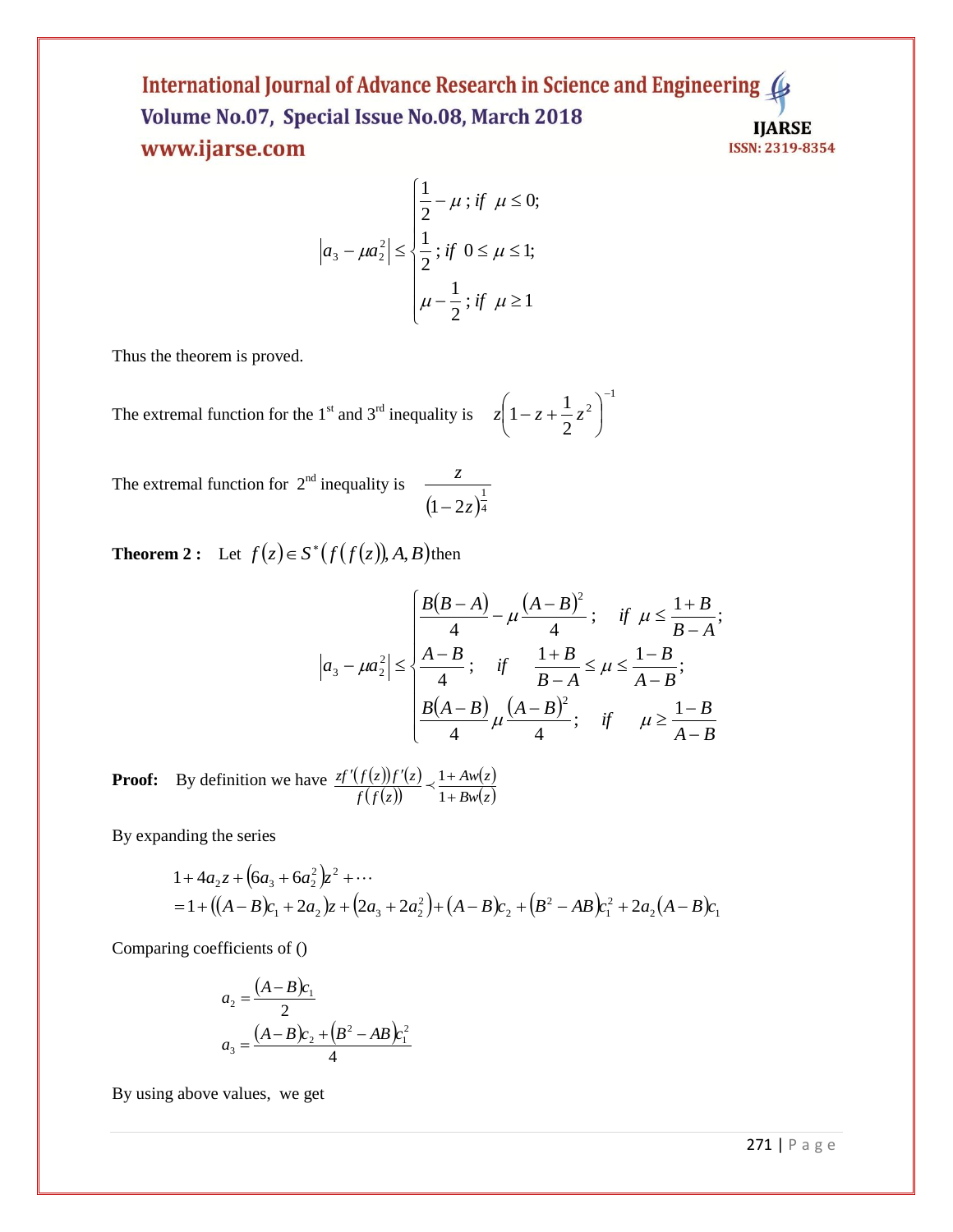## International Journal of Advance Research in Science and Engineering Volume No.07, Special Issue No.08, March 2018 **IJARSE** www.ijarse.com ISSN: 2319-8354

$$
\left| a_3 - \mu a_2^2 \right| \le \frac{A-B}{4} + \frac{1}{4} \left[ B^2 - AB - \mu (A-B)^2 \right] - (A-B) \left| c_1 \right|^2 \qquad \dots*
$$

**CASE 1:** when  $(A-B)^2$ 2  $A - B$  $B^2 - AB$ - $\mu \leq \frac{B^2 - AB}{\mu}$  equation \* can be rewritten as

 $|a_3 - \mu a_2^2| \leq \frac{A-B}{A} - \frac{1}{2} [(B+1)(A-B) + \mu (A-B)^2] c_1|^2$  ...\*\* 1  $\left| \mu a_2^2 \right| \leq \frac{A-B}{4} - \frac{1}{4} \left[ (B+1)(A-B) + \mu (A-B)^2 \right]$ 1 4  $|a_3 - \mu a_2^2| \leq \frac{A-B}{A} - \frac{1}{2} [(B+1)(A-B) + \mu (A-B)^2] c$ 

**SUBCASE 1(a):** when  $B - A$ *B* - $\mu \leq \frac{1+B}{2}$  the equation \*\* redefined as

$$
\left| a_3 - \mu a_2^2 \right| \le \frac{B(B-A)}{4} - \mu \frac{(A-B)^2}{4} \qquad \qquad \dots (A)
$$

**SUBCASE 1(b):** when  $B - A$ *B* - $\mu \geq \frac{1+B}{2}$  the equation \*\* redefined as

$$
\left|a_3 - \mu a_2^2\right| \leq \frac{A-B}{4} \qquad \qquad \dots (B)
$$

**CASE 2:** when  $(A-B)^2$ 2  $A - B$  $B^2 - AB$ - $\mu \geq \frac{B^2 - AB}{\sqrt{2}}$  equation \* can be rewritten as

$$
\left| a_3 - \mu a_2^2 \right| \le \frac{A-B}{4} - \frac{1}{4} \left[ (1-B)(A-B) - \mu (A-B)^2 \right] c_1 \big|^2 \qquad \dots \ast \ast \ast
$$

**SUBCASE 2(a):** when  $A - B$ *B* - $\mu \leq \frac{1-B}{1-\mu}$  the equation \*\*\* redefined as

$$
|a_3 - \mu a_2^2| \le \frac{A - B}{4}
$$
 ... (C)

**SUBCASE 2(b):** when  $A - B$ *B* - $\mu \geq \frac{1-B}{1}$  the equation \*\*\* redefined as

$$
\left| a_3 - \mu a_2^2 \right| \le \frac{B(A-B)}{4} + \mu \frac{(A-B)^2}{4} \qquad \qquad \dots(D)
$$

By combining the above (A,B,C,D) inequalities we get our result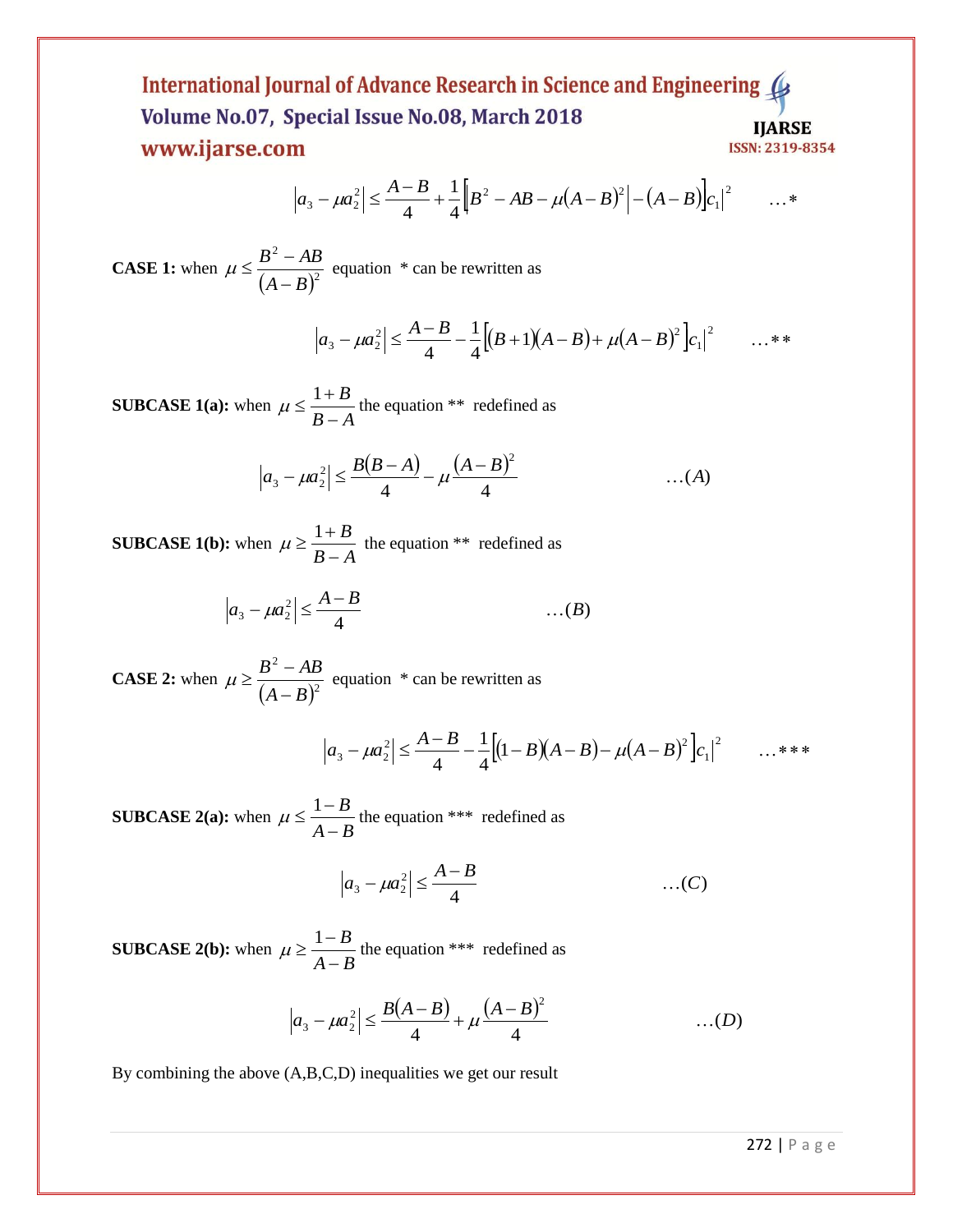### International Journal of Advance Research in Science and Engineering 4 Volume No.07, Special Issue No.08, March 2018 **IJARSE** www.ijarse.com ISSN: 2319-8354

$$
\left| a_3 - \mu a_2^2 \right| \le \begin{cases} \frac{B(B-A)}{4} - \mu \frac{(A-B)^2}{4} ; & \text{if } \mu \le \frac{1+B}{B-A}; \\ \frac{A-B}{4} ; & \text{if } \frac{1+B}{B-A} \le \mu \le \frac{1-B}{A-B}; \\ \frac{B(A-B)}{4} \mu \frac{(A-B)^2}{4} ; & \text{if } \mu \ge \frac{1-B}{A-B} \end{cases}
$$

Thus the theorem is proved.

The extremal function for the 1<sup>st</sup> and 3<sup>rd</sup> inequality is 
$$
z\left(1 + \frac{A + 3B}{2}z\right)^{\frac{A-B}{A+3B}}
$$

The extremal function for  $2<sup>nd</sup>$  inequality is

$$
\frac{z}{\left(1+2Bz^2\right)^{B-A1}}
$$

**Corollary 1:** Putting  $A = 1, B = -1$  in above theorem, we get

$$
|a_3 - \mu a_2^2| \le \begin{cases} \frac{1}{2} - \mu \text{ ; if } \mu \le 0; \\ \frac{1}{2} \text{ ; if } 0 \le \mu \le 1; \\ \mu - \frac{1}{2} \text{ ; if } \mu \ge 1 \end{cases}
$$

Thus this is the result of theorem 1

## **REFERENCE**

[1] P.N. Chichra, New subclasses of the class of close- to- convex functions, Procedure of American Mathematical Society, 62(1977), 37-43.

[2] K. Lwner, Uber monotone Matrixfunktion, Math. Z., 38(1934), 177-216.

[3] K.O. Babalola, The fifth and sixth coefficients of close-to-convex functions, Kragujevac J. Math., 32(2009), 5- 12.

[4] L. Bieberbach, Uber einige extremal problem in Gebiete der konformen abbildung, Math., Ann., 77(1916), 153- 172.